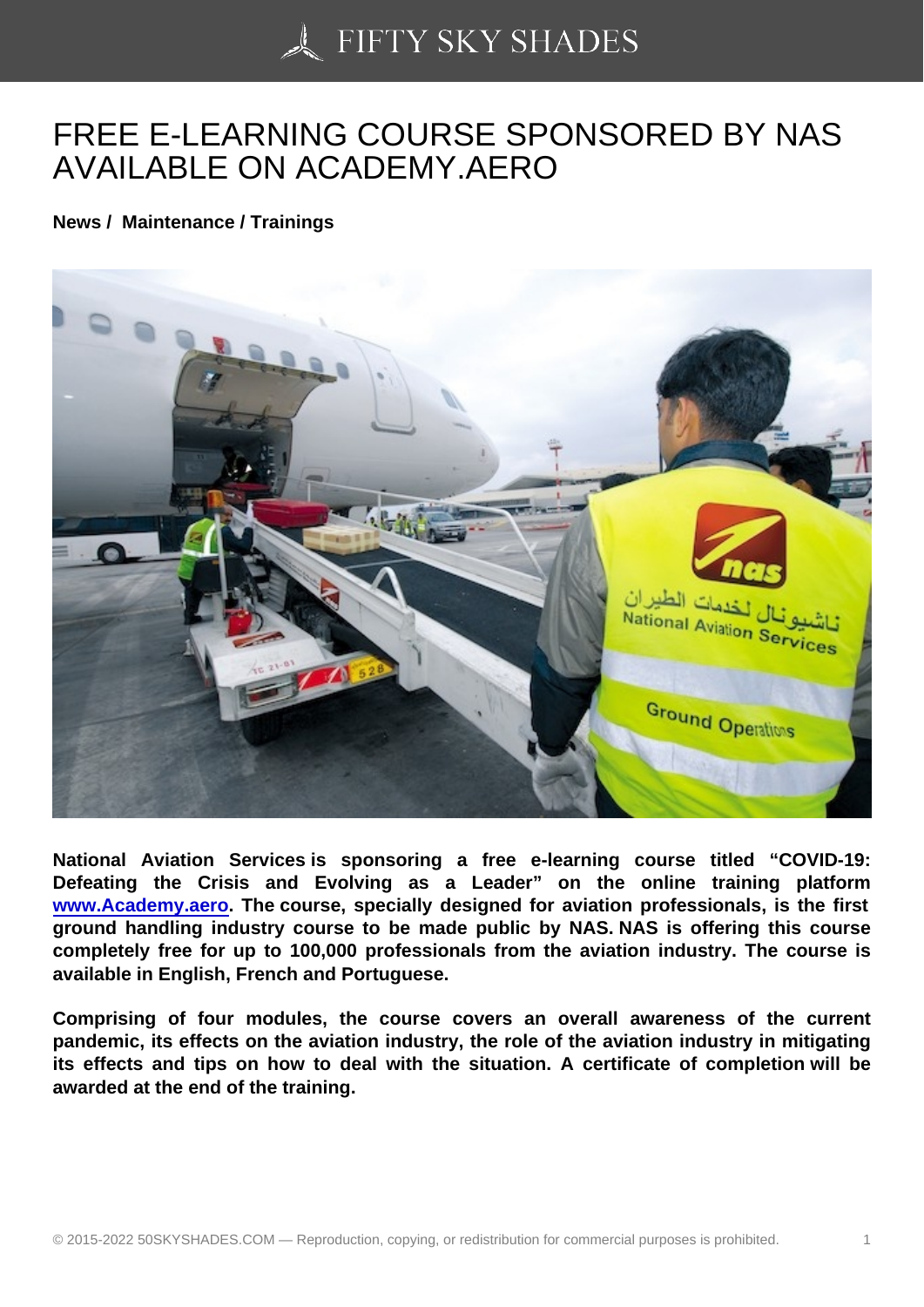

Hassan El-Houry, Group CEO of NAS said "We are currently going through unprecedented times. Businesses around the world are facing the adverse effects of the COVID-19 pandemic. The aviation industry is no exception. During this time, it is essential that aviation professionals comprehend the situation from all angles while staying calm, safe and healthy, as we wait for to tide over this challenging situation. This training offers a well-rounded understanding of the pandemic, its effects on our industry and ways in which we can mitigate these effects. All of this while consciously maintaining wellness and productively utilizing their spare time."

NAS has a presence in over 45 airports across Africa, Middle East and South Asia and provides ground handling services to seven out of the top ten airlines. The company also operates 45 airport lounges and has a wide portfolio of services including cargo management, engineering and line maintenance, airport technologies, fixed base operations, terminal management, aviation training, travel solutions, and meet-and-assist packages.